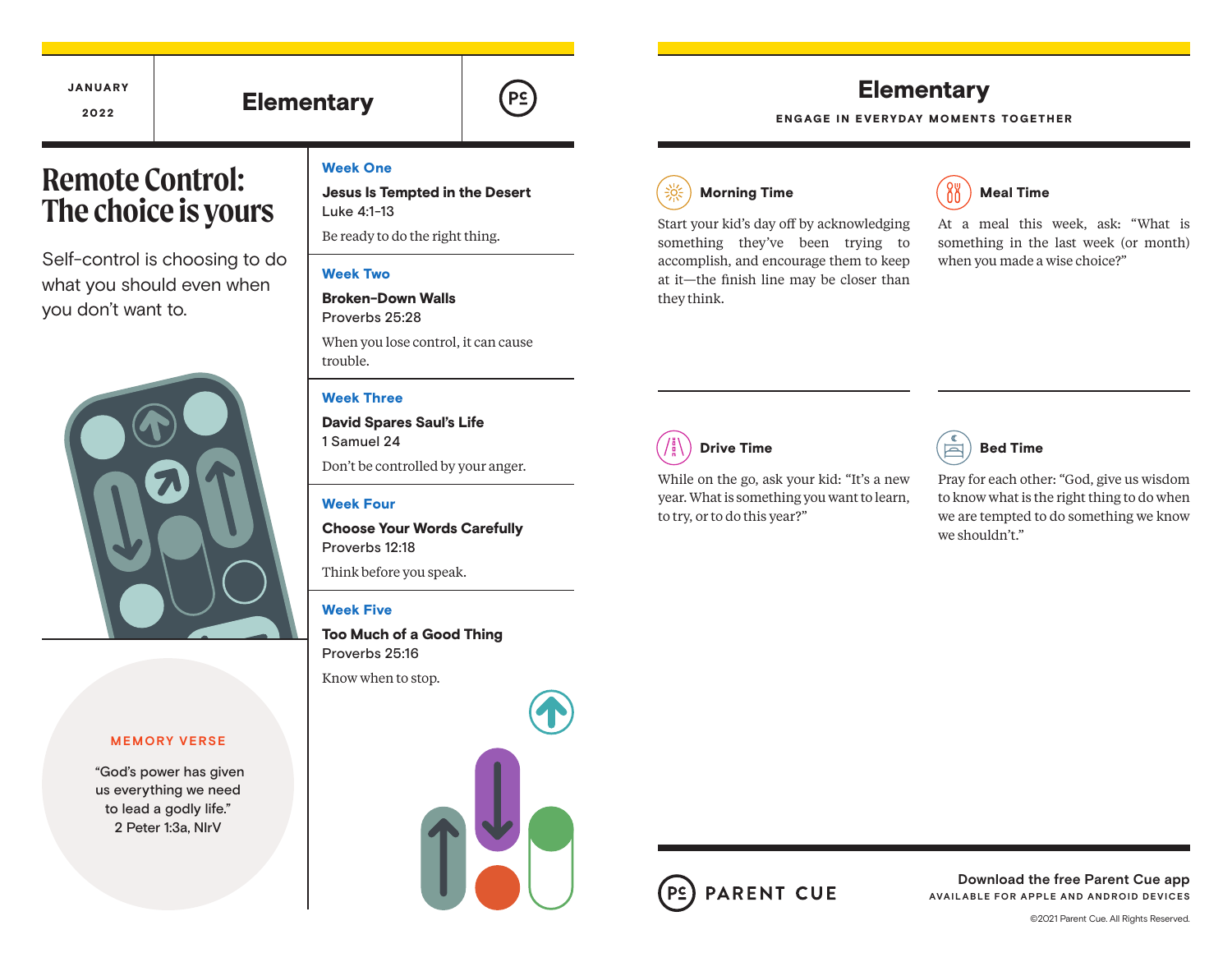# **Elementary**

 $P<sub>2</sub>$ 

# **Elementary**

ENGAGE IN EVERYDAY MOMENTS TOGETHER

# **On My Block: Care for the people in your neighborhood**

FEBRUARY

Compassion is caring enough to do something about someone else's need.



#### **MEMORY VERSE**

"The Lord has shown you what is good. He has told you what he requires of you. You must act with justice. You must love to show mercy. And you must be humble as you live in the sight of your God." Micah 6:8, NIrV

#### Week One

Jesus' Mission Statement Luke 4:14-24, 28-30

Following Jesus means caring about others.

#### Week Two

Jesus Talks With a Woman From Samaria John 4:1-30, 39-42 Show others that they matter.

#### Week Three

Jesus Feeds the Five Thousand John 6:1-13

Use what you have to help others.

#### Week Four

Jesus Heals Bartimaeus Mark 10:46-52

Make time to help others.



Start your kid's day off by doing something extra—a special breakfast, a treat in their lunchbox, an encouraging note in their backpack, etc.



At a meal this week, ask everyone: "Who is someone that you see every day that needs some help or a friend?" Have everyone at the table answer.

# Drive Time

While on the go, ask your kid: "What's something nice you've seen someone do or say lately?"



Pray for each other: "God, help us to see and hear the needs of those around us, and if there is something we can do to help, then do it."





**Download the free Parent Cue app AVAILABLE FOR APPLE AND ANDROID DEVICES**